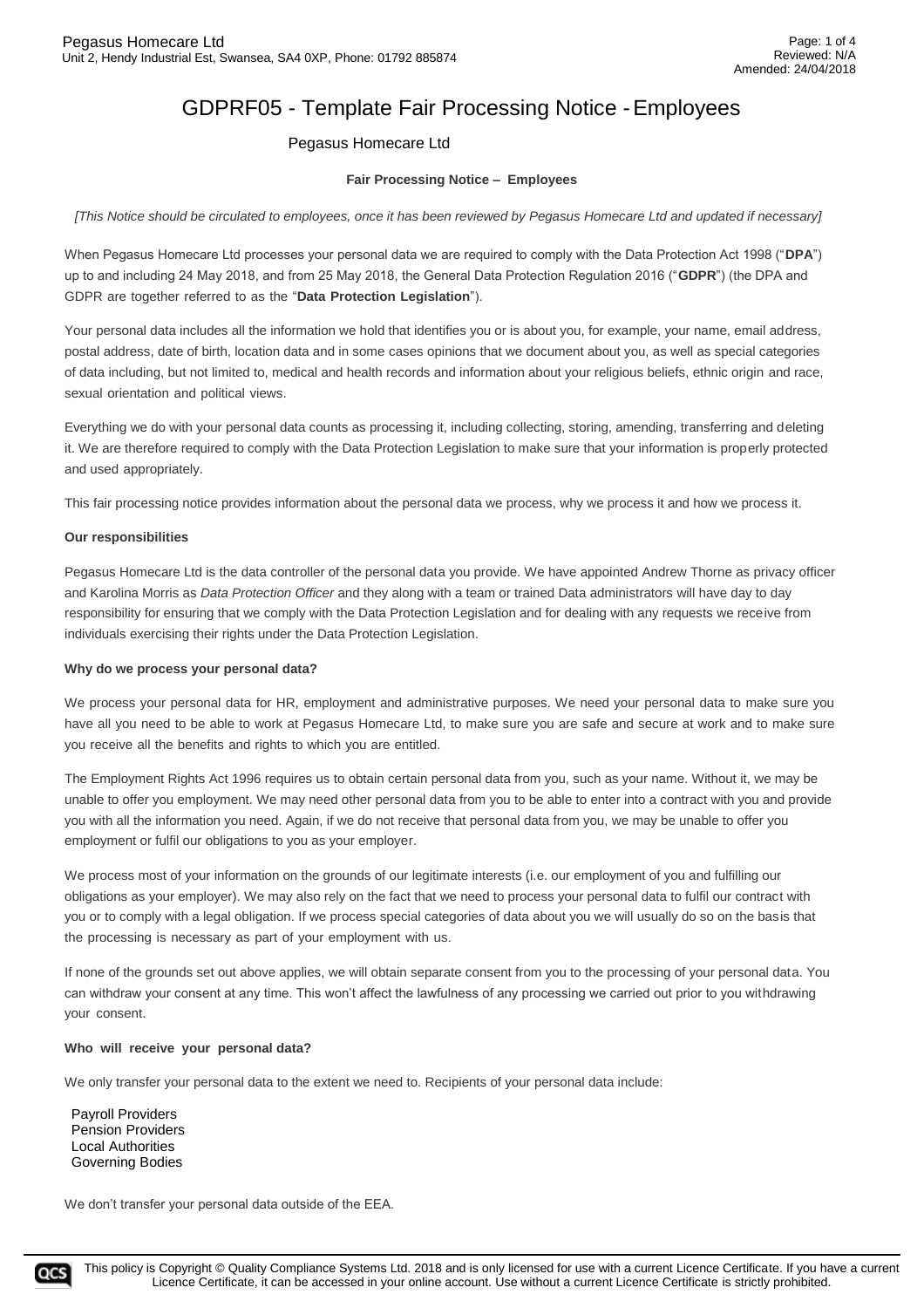#### **How long will we keep your personal data?**

We will retain your personal data for the duration of your employment and for 7 years after. We retain your information for this period in case any issues arise or in case you have any queries. Your information will be kept securely at all times. Following the end of the confirm retention period, your files and personal data we hold about you will be permanently deleted or destroyed. If we are required to obtain your consent to process your personal data, any information we use for this purpose will be kept until you withdraw your consent, unless we are entitled to retain the personal data on the basis of other grounds set out in the Data Protection Legislation.

#### **What are your rights?**

You benefit from a number of rights in respect of the personal data we hold about you. We have summarised the rights which may be available to you below, depending on the grounds on which we process your data. More information is available from the Information Commissioner's Office website (https://ico.org.uk/for-organisations/guide-to-the-general-data-protection-regulationgdpr/individual-rights/). These rights apply for the period in which we process your data.

#### **1. Access to your data**

You have the right to ask us to confirm that we process your personal data, as well as having the right to request access to/copies of your personal data. You can also ask us to provide a range of information, although most of that information corresponds to the information set out in this fair processing notice.

We will provide the information free of charge unless your request is manifestly unfounded or excessive or repetitive, in which case we are entitled to charge a reasonable fee. We may also charge you if you request more than one copy of the same information.

We will provide the information you request as soon as possible and in any event within one month of receiving your request. If we need more information to comply with your request, we will let you know.

#### **2. Rectification of your data**

If you believe personal data we hold about you is inaccurate or incomplete, you can ask us to rectify that information. We will comply with your request within one month of receiving it unless we don't feel it is appropriate, in which case we will let you know why. We will also let you know if we need more time to comply with your request.

#### **3. Right to be forgotten**

In some circumstances, you have the right to ask us to delete personal data we hold about you. This right is available to you:

Where we no longer need your personal data for the purpose for which we collected it Where we have collected your personal data on the grounds of consent and you withdraw that consent Where you object to the processing and we don't have any overriding legitimate interests to continue processing the data Where we have unlawfully processed your personal data (i.e. we have failed to comply with GDPR); and Where the personal data has to be deleted to comply with a legal obligation

There are certain scenarios in which we are entitled to refuse to comply with a request. If any of those apply, we will let you know.

#### **4. Right to restrict processing**

In some circumstances, you are entitled to ask us to suppress processing of your personal data. This means we will stop actively processing your personal data but we don't have to delete it. This right is available to you:

If you believe the personal data we hold isn't accurate – we will cease processing it until we can verify its accuracy If you have objected to us processing the data – we will cease processing it until we have determined whether our legitimate

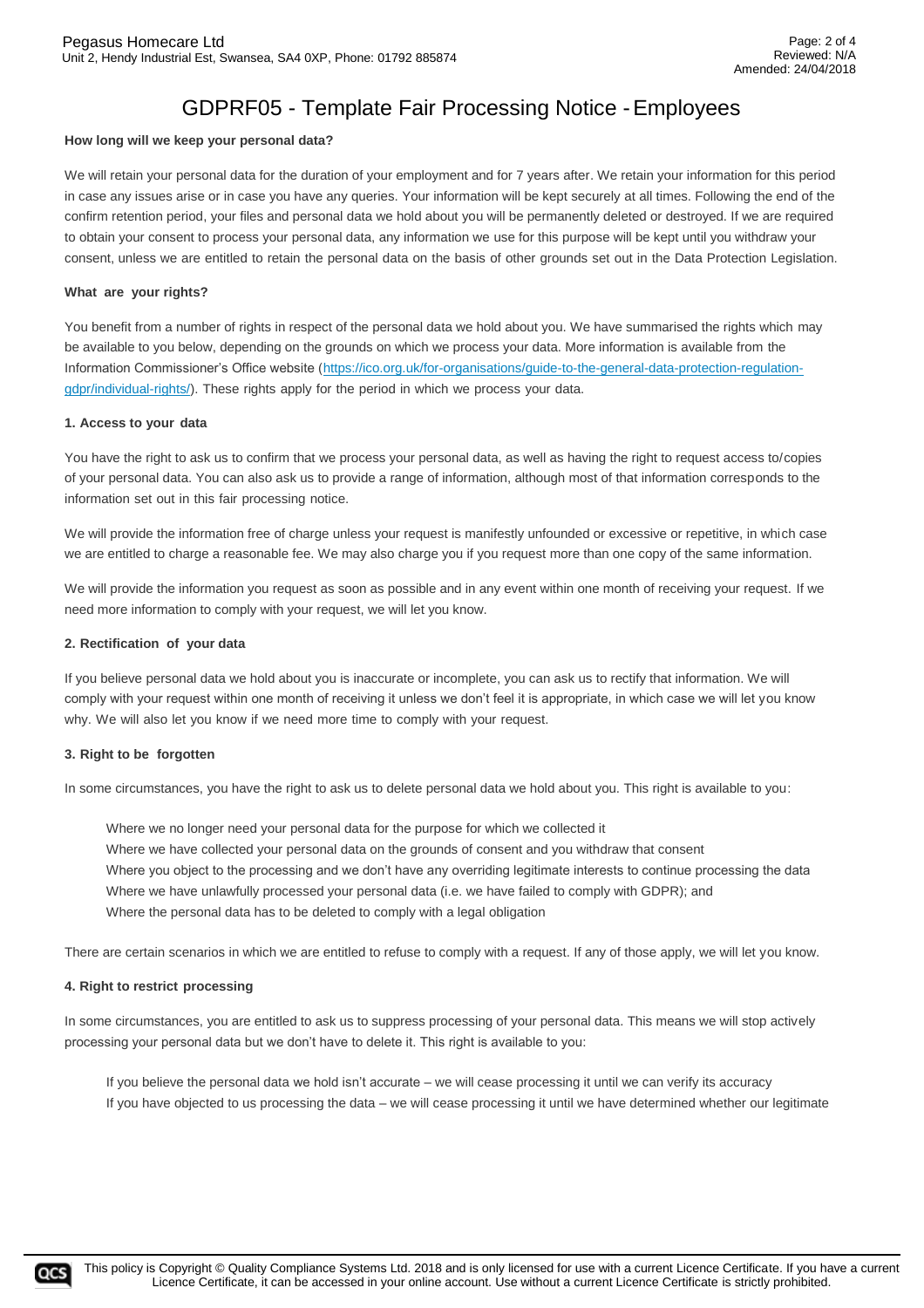interests override your objection If the processing is unlawful; or

If we no longer need the data but you would like us to keep it because you need it to establish, exercise or defend a legal claim

## **5. Data portability**

You have the right to ask us to provide your personal data in a structured, commonly used and machine-readable format so that you are able to transmit the personal data to another data controller. This right only applies to personal data you provide to us:

Where processing is based on your consent or for performance of a contract (i.e. the right does not apply if we process your personal data on the grounds of legitimate interests); and Where we carry out the processing by automated means

We will respond to your request as soon as possible and in any event within one month from the date we receive it. If we need more time, we will let you know.

## **6. Right to object**

You are entitled to object to us processing your personal data:

- If the processing is based on legitimate interests or performance of a task in the public interest or exercise of official authority For direct marketing purposes (including profiling); and/or
- For the purposes of scientific or historical research and statistics

In order to object, you must have grounds for doing so based on your particular situation. We will stop processing your data unless we can demonstrate that there are compelling legitimate grounds which override your interests, rights and freedoms or the processing is for the establishment, exercise or defence of legal claims.

## **Automated decision making**

Automated decision making means making a decision solely by automated means without any human involvement. This would include, for example, an online credit reference check that makes a decision based on information you input without any human involvement. It would also include the use of an automated clocking-in system that automatically issues a warning if a person is late a certain number of times (without any input from HR, for example).

We don't carry out any automated decision making using your personal data. [*If Pegasus Homecare Ltd carries out automated decision making, delete this sentence and complete the section below].*

We carry out the following types of automated decision making using your personal data: *[If Pegasus Homecare Ltd does not carry out automated decision making, delete this sentence and include the sentence above. If it does carry out automated decision making, provide further information here].*

#### **Your right to complain about our processing**

If you think we have processed your personal data unlawfully or that we have not complied with GDPR, you can report your concerns to the supervisory authority in your jurisdiction. The supervisory authority in the UK is the Information Commissioner's Office ("**ICO**"). You can call the ICO on 0303 123 1113 or get in touch via other means, as set out on the ICO website - https://ico.org.uk/concerns/.

## **Any questions?**

If you have any questions or would like more information about the ways in which we process your data, please contact *[insert name/job role/email address]*.

## **Note: All QCS Policies are reviewed annually, more frequently, or as necessary.**